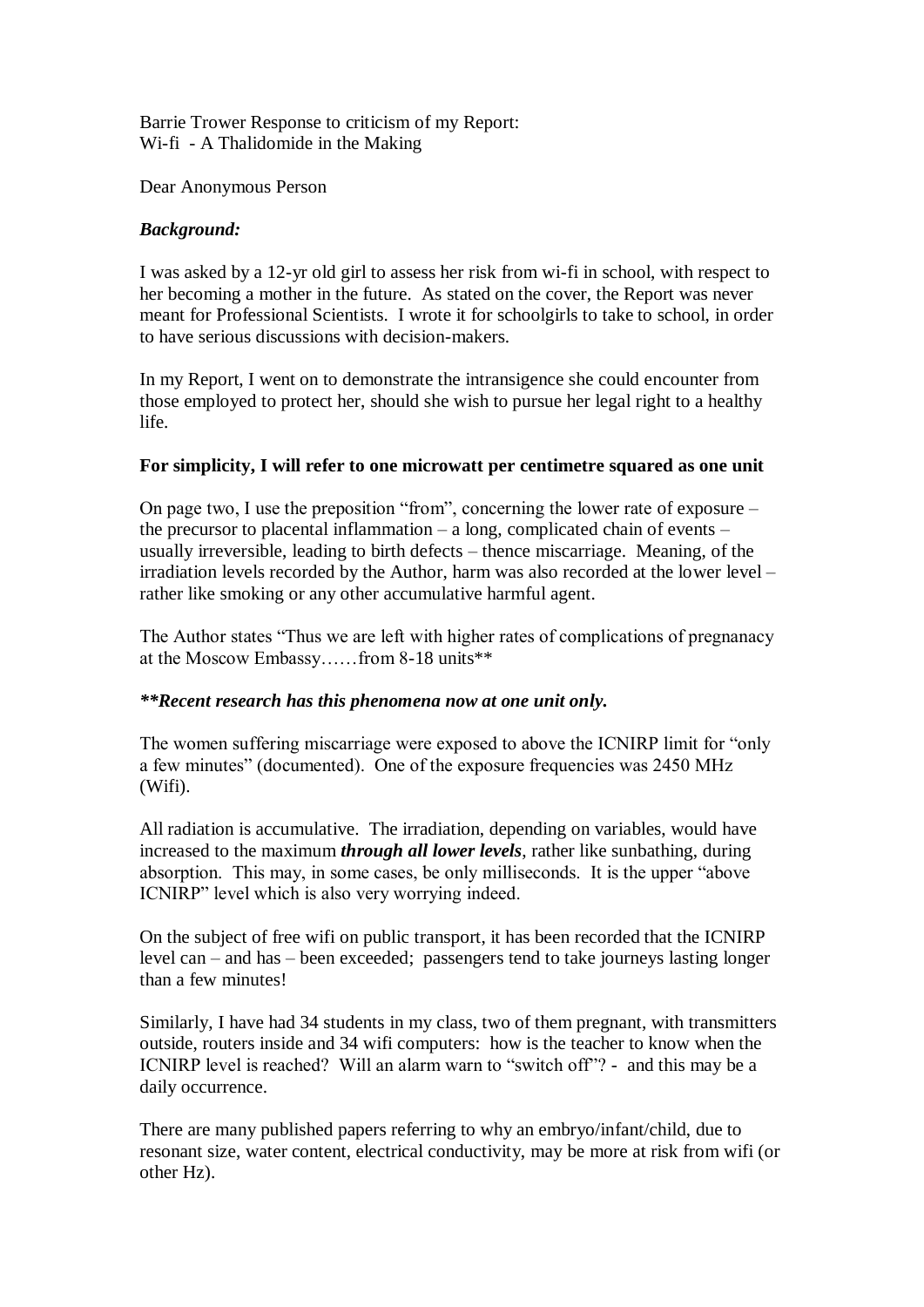I fear you mis-read my page 4. I questioned whether these published figures were additional…..a "moot" point. Meaning – I do not know, but it needs to be considered by any decision-maker concerned over any risk to potential mothers or developing children.

Your next point is rather difficult to answer, as I never watch nor listen to interviews. I do know I am the target of mis-editing. Only last month, a very respectable transmitting company has me saying that I imprisoned orphan children for the experimentation with microwaves upon their reproductive organs. I have no idea how that can be - as it is incorrect. What you heard is likely to be accidental editing – interviews are rarely live and, once over, are at the mercy of the Editor. Some companies just take bits and pieces from a variety of interviews – there seems no legal control over this, and knowing who is responsible is impossible.

I can tell you that, and I mean this with no disrespect, if you were not involved in the Cold War, it is hard to understand what a very tense time it was. Microwave warfare was believed to be used by major Powers to induce a variety of ill effects. Most cancer clusters, mass birth defects, etc., were blamed on an enemy Super-power. The quoted miscarriage rate was certainly not uncommon for the era – with all blame going directly to one of the "Powers".

During the 1990's Professor Goldsmith, very active in research, identified the 2450 MHz diathermy machine as one possible source of staff miscarriages. If my interview was prior to me reading this document, I would have blamed the USSR. Surprisingly, not long after this, the USSR were the first, as far as I am aware, to warn *us* about using this frequency for common use. Later, again, top scientists from the USSR and Canada warned us not to introduce the 2450 MHz into schools – fearing harm.

To my knowledge, microwave warfare was the new super-weapon – going back to the 1950's up to the present day. An epidemiological study, on a huge scale, is almost complete – which is investigating the phenomena for pulsed/modulated frequencies. Another new microwave weapon is due to be launched, which is incredibly close to one of the new proposed 5G frequencies.

Experimental data indicates reproductive harm is not uncommon for the frequencies used in telecommunications, and is common across species. This is not surprising as, chemically, our four DNA bases are identical – reacting to microwaves the same way. A recent report states…."some studies show extinction of species within five generations…" This refers to man-made telecommunications microwaves.

A good, recent example of this is the World Heritage Site, Mt. Nardi in Australia. Interestingly, if you look at the "five generations" and mathematically reverse the decay curve, it brings you back to a similar starting point as the 47% miscarriage rate.

You must have mis-interpreted my anatomical diagram. Nobody expects a woman to have 14 fertilized eggs in a single monthly cycle. It is a selection process, rather like a military assault course, where **one** is chosen from the remaining contenders. You question my sources: I rely on Encyclopaedia Britannica, Greys Anatomy, three